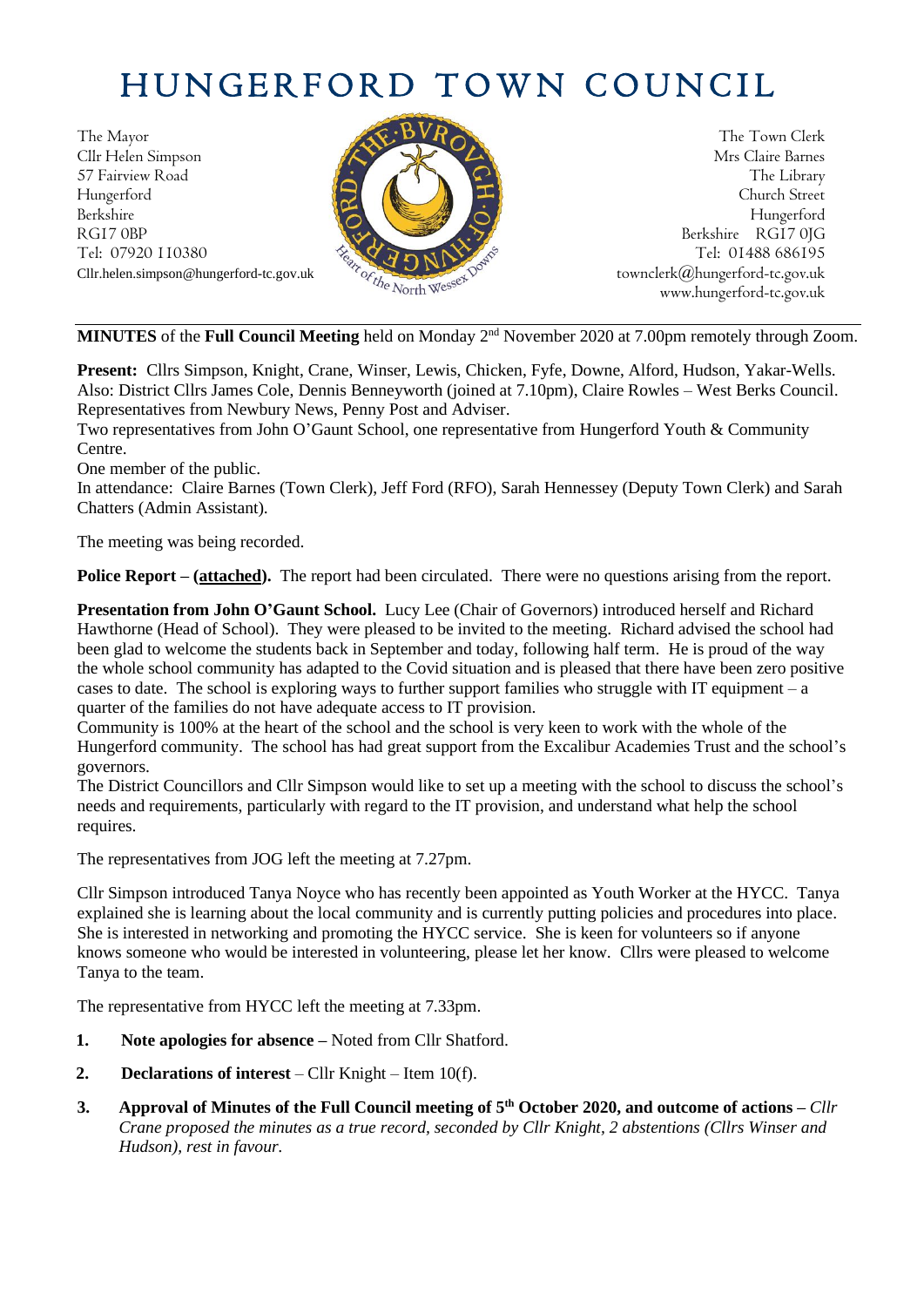- **4. Mayor's Report – (attached).** The report had been circulated. There was a question regarding whether there are plans to relocate the existing taxi rank in the High Street. This will be discussed further at a future H&T meeting.
- **5. District Councillor's Reports** With regard to Covid, Cllr Rowles advised WBC is making sure there are sufficient resources in the Community Support Hub and anyone who needs help is encouraged to contact the Hub. She will send out details of any new government grants as they become available. Local firms are encouraged to contact WBC if they have problems paying their business rates. Cllr Benneyworth is working with WBC to help enforce the coned off area in the High Street outside Coffee1. Pedestrian barriers will be placed between the cones to try and ensure the cones remain in place. Cllr Cole reminded the meeting that members of the PPP have offered to come and talk to HTC about whether Covid marshalls would be of benefit to the town. Cllr Downe advised he is in discussion with WBC about whether this would be better achieved using members of HTC. Cllr Rowles will chase progress on the Member's Covid Bid.

On other matters, Cllr Rowles advised the current situation regarding the Salisbury Road development is that WBC Planning Policy Department has requested a report into the developer's application to reduce the percentage of social rent dwellings. Cllr Simpson asked Cllr Rowles to investigate if an independent company will produce the report as opposed to a company appointed by the developer. The WBC Planning Officer has said that HTC will be informed well in advance when this matter is due to go to the WAP committee. There was discussion regarding the (currently closed) footpath which leads from Priory Road around the edge of the new development and whether we should request this be re-routed. This will be discussed further at a future committee meeting.

CIL money from the redevelopment of the old Police Station which was to be used to narrow the pavement in Station Road has not yet been received. This will be discussed further at a future H&T meeting.

The District Cllrs will chase progress on the following: request for bushes to be cut back on pavement near Garden Art; the Salisbury Road/Kennedy Meadow roundabout problem; progress of Cllr Fyfe's request for improvements to signs/hedgerows around the town.

Cllr Cole advised the new kitchen is up and running at Hungerford Primary School, please let him know if this project is not well received.

Cllr Benneyworth suggested it would be a good idea for a representative from HTC to be on the governing body at the JOG School if there were any spaces.

#### **6. Health & Safety – Impact of Coronavirus**

#### **a) Any complaints or concerns**

#### **b) Town Centre Support plan using Covid Marshall**

Mostly covered already. Cllr Simpson advised the Croft Field Centre and Triangle Field will be closed, the public toilets and playgrounds will remain open for now. Suggestions were made to remove the cones in the layby outside the Kebab shop and for the roundels to be repainted on the pavements – these requests will be forwarded to WBC for action.

**7. Update on Remembrance Sunday planning – 'Remember from home'** – We are waiting for further government guidance regarding whether this event can go ahead.

District Cllrs Rowles and Cole left the meeting at 8.08pm.

- **8. Hungerford 2036 – Receive a report from the Project Team (attached).** The report had been circulated. There were no questions arising from the report. Documentation on the additional 3 HELAA sites has been submitted to WBC for review. Cllr Downe asked Cllr Benneyworth to chase progress on this with WBC to enable the Project Team to proceed with the next stage in the process.
- **9. Committee reports (no more than 3 minutes per report) R&A –** report included in Mayor's Report. No questions arising. **E&P –** report circulated and is attached. No questions arising. **H&T** – no meeting had been held. **F&GP** – report circulated and is attached. No questions arising.

#### **10. Finance –**

**a) Propose authorisation of cheque run payments (circulated along with copies of invoices) for October –** *Cllr Winser proposed the cheque run of £24,854.48, seconded by Cllr Simpson, all in favour.*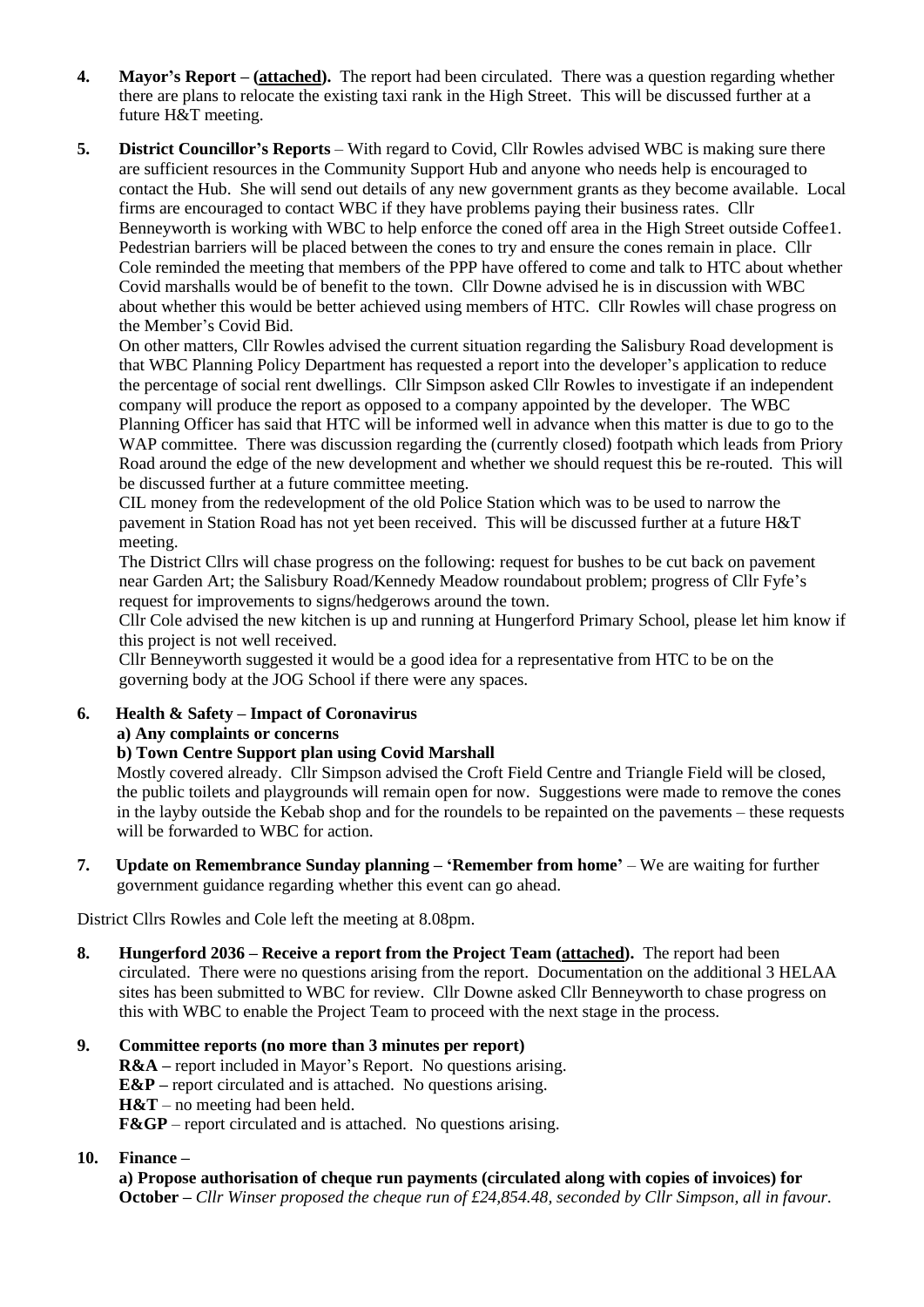#### **b) Propose Year to date accounts – refer to circulated Income/Expenditure Report –** *Cllr Winser proposed the year to date accounts, seconded by Cllr Knight, all in favour.*

**c) Note External Audit report** – The report had been circulated. There were no issue arising from the report and thanks were extended to the RFO for his work on this.

**d) Consider proposal to upgrade and relocate CCTV cameras** *–* **see attached report (Cllr Fyfe) –** *Cllr Downe proposed to place a new 360 degree CCTV camera at the Bear roundabout, to replace the CCTV camera outside WH Smiths with a new 360 camera and redeploy the existing PTZ camera moving it to the Croft Field and install one fixed camera at the Croft Field, and to pursue an urgent solution to CCTV at the Triangle Field, seconded by Cllr Simpson, 3 abstentions (Cllrs Hudson, Chicken, Lewis) rest in favour.* 

*Cllr Fyfe proposed to fix the existing PTZ camera opposite the library to face in one direction and install another fixed camera facing the other way and upgrade the server in the office to cope with the additional cameras, seconded by Cllr Crane, all in favour.* Total cost £7955 plus vat (funds from EMR and balance from underspend on Leisure Centre).

**e) For info – Review of Action & Strategy Plan alongside budgets will be discussed at November Committee meetings.**

**f) Consider funding grant for Hungerford Hub for financial year 2021-22 – see report (attached) (Cllr Knight)** – *Cllr Winser proposed £9000 in the budget for the Hungerford Library Community Trust for financial year 2021-22, seconded by Cllr Simpson, one abstention (Cllr Knight), rest in favour.*

- **11. Request for Councillor profiles for display on website** Cllr Simpson asked that if councillors have not already done so, please could they forward a profile of no more than 500 words to the Clerk. These will be uploaded to the HTC website.
- **12. Any other reports (3 minutes each) not to include any proposals** Item deferred.

Meeting closed at 9.05pm. District Councillor Benneyworth and press left the meeting.

# **Confidential Part 2**

The public and press may be excluded from the meeting on the grounds that publicity might be prejudicial to the public interest as per the Public Bodies (Admissions to Meetings) Act 1960.

- **13. Triangle Field Management Agreement- Update following Extra F&GP meeting –** The Mayor advised HTC has responded to questions from HRFC and wait their reply. Solicitors advice is being sought to work towards an agreement. HRFC received a rent saving of £1920 this year due to Covid.
- **14. Outstanding debtors** Deferred to next F&GP meeting.
- **15. Receive Staff TOIL hours** Deferred to next F&GP meeting.
- **16. Consider suggestion for additional car parking – ACTION:** Cllr Chicken will circulate a drawing which can be discussed at H&T.
- **17. Suggestions for community champion nominations – ACTION:** *Cllr Simpson proposed nominating Jennifer Bartter (Foodbank) and Ted Angell (CHAIN), seconded by Cllr Knight, all in favour.*
- **18. Xmas Fundraising application – Consider donations required –** HTC will be expressing sympathies to businesses who have suffered a tough year. If they can donate this is appreciated and an application will be set up on The Good Exchange. The Clerk advised there is a double matched day where £1 donations will become £3 however our application may not meet the requirements. *Cllr Simpson proposed we look to match fund any donations and apply for funding for additional expenditure occurred this year, particularly, for the new lights and baskets and associated costs, seconded by Cllr Crane, all in favour.* **ACTION:** Publish application as above.

Meeting closed at 9.25pm.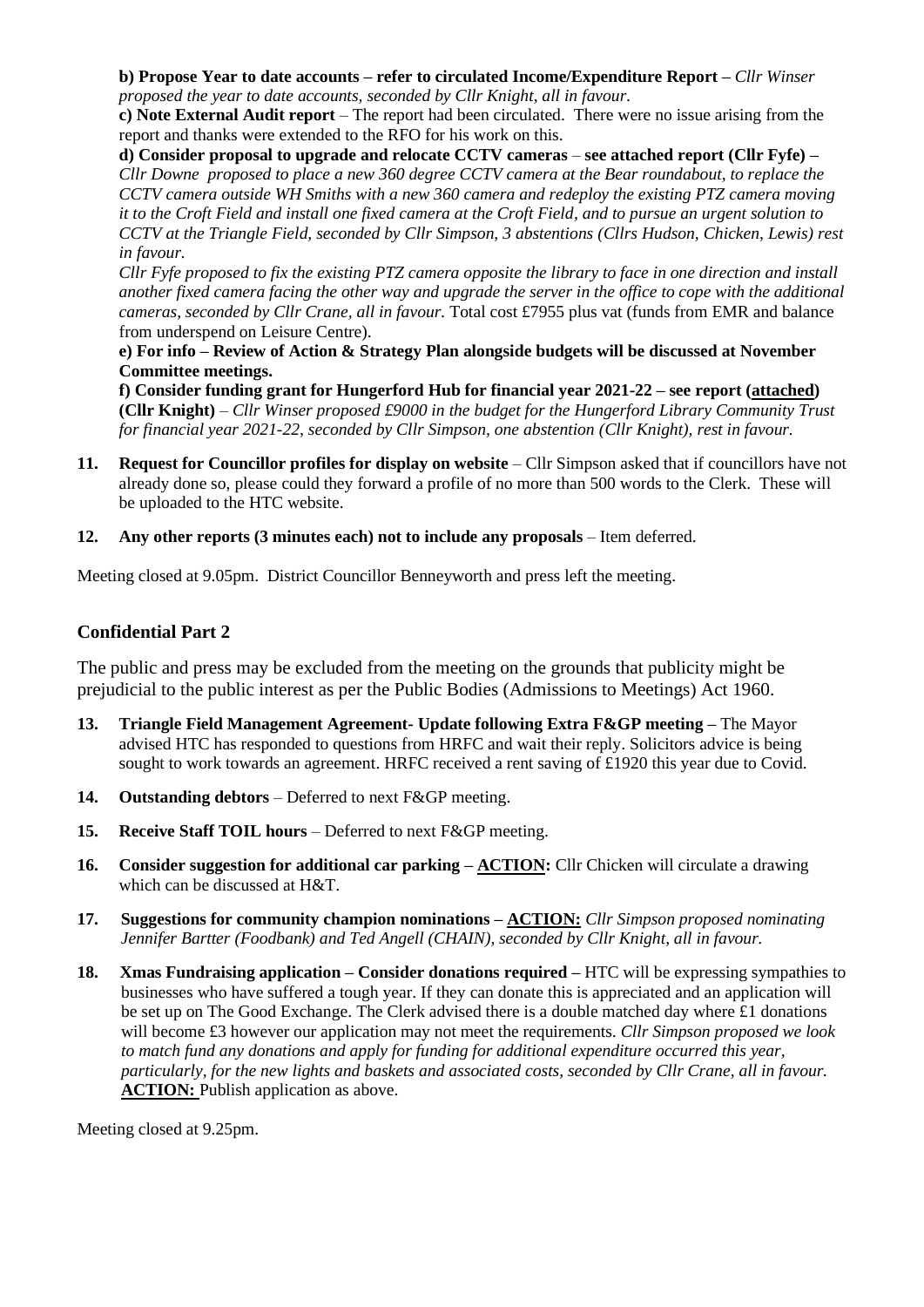# **REPORTS**

# **HUNGERFORD TC POLICE UPDATE NOVEMBER 2020**

Since our last update COVID numbers have continued to rise across the country. So much so that on the 31<sup>st</sup> October the Government announced a second Lockdown. This will come into force on the 5<sup>th</sup> November until 2 December. The full details of which can be found on the Governments website, but the three main points are:

- Requiring people to stay at home, except for specific purposes.
- Preventing gatherings with people you do not live with, except for specific purposes.
- Closing certain businesses and venues.

We continue to work closely with HTC to tackle anti-social behavior in the town. This month we have received a couple of reports of criminal damage in The Croft area of Hungerford. This is being regularly patrolled by the team.

On the 21<sup>st</sup> October we held a follow up OSARA meeting chaired by Sgt Murray. We reviewed the last month's anti-social behaviour in comparison to what had been happening previously and spoke of any new concerns. We find these meetings invaluable and will be holding another in the New Year.

The whole team were on duty for Halloween as this can be a busy night for us. In the main most people made the decision to stay indoors with few out trick or treating. We carried out regular checks of our anti-social

behavior hotspots including The Croft and over the course of the evening seized large quantities of alcohol from persons under the age of 18, as well as dispersing those who were in groups larger than 6.

The team also seized quantities of Cannabis from various persons over the Halloween weekend, those dealt with were referred into the Drugs Diversion Scheme.

This scheme aims to reduce the harm caused by the use of drugs and drug related offences. It gives those young people found in possession of small quantities of illegal drugs the opportunity to take part in a tailored diversion to address their drug use as an alternative to facing prosecution.

Further information regarding the scheme can be found on the Thames Valley Police website.

We have highlighted before the need to report. This was highlighted recently when the day after Halloween we were made aware that there were posts on social media platforms regarding youths playing with fireworks in the town and groups of youngsters fighting. Neither of these were reported to us – so even though we were on duty we were not aware of such incidents.

This month two persons have been arrested and charged with two burglaries that occurred recently in the town. You can report online at [https://www.thamesvalley.police.uk](https://www.thamesvalley.police.uk/) .If it is urgent please continue to call on 101 (nonemergency) and 999 in an emergency.

If you would like to report anonymously you can do so via Crimestoppers on 0800 555 111 or online at [www.crimestoppers-uk.org.](http://www.crimestoppers-uk.org/)

# **Mayor's update November 2020 – also R&A Projects update**

# **New Councillors**

Councillor vacancies have received some new interest, we hope to fill available spaces soon. If you would like further information or details on how to apply, please contact the town clerk.

# **Freedom of the Town Awards**

I was delighted to finally be able to present the 2020 awards to our amazing awardees. Congratulations Derek Loft, Di Loft, Roger Ballard and Steve Skipworth. So well deserved and such a huge honour. Thank you for the lovely messages sent in response to the event. HTC is thrilled you enjoyed the ceremony.

#### **Christmas Plans**

HTC has started filming the Christmas pre-recorded lights switch-on community video.

Following the announcement of a 2nd lockdown this weekend, Penny and Stuart will go into turbo drive and cover as many groups as possible over the next few days, sadly we won't reach all groups in time, but we hope to encourage you to film your own message and send it in for editing. Please get involved and help us to spread a little festive cheer. We are committed to making the best of a bad situation. Please support us (following all legal guidance) if you feel you are able to.

# **Remembrance Sunday**

The message this year is 'Remember from Home'. We are encouraging our community to decorate their homes, placing poppies in their windows and on their front doors. There are some printed templates (ready to colour in), placed in the foyer of the Library building, please collect one before Thursday.

We had planned (due to Coronavirus) a scaled back service. It looks like this is now in question and HTC will advise as soon as possible. I will lay HTC's wreaths whatever the outcome as part of my daily exercise.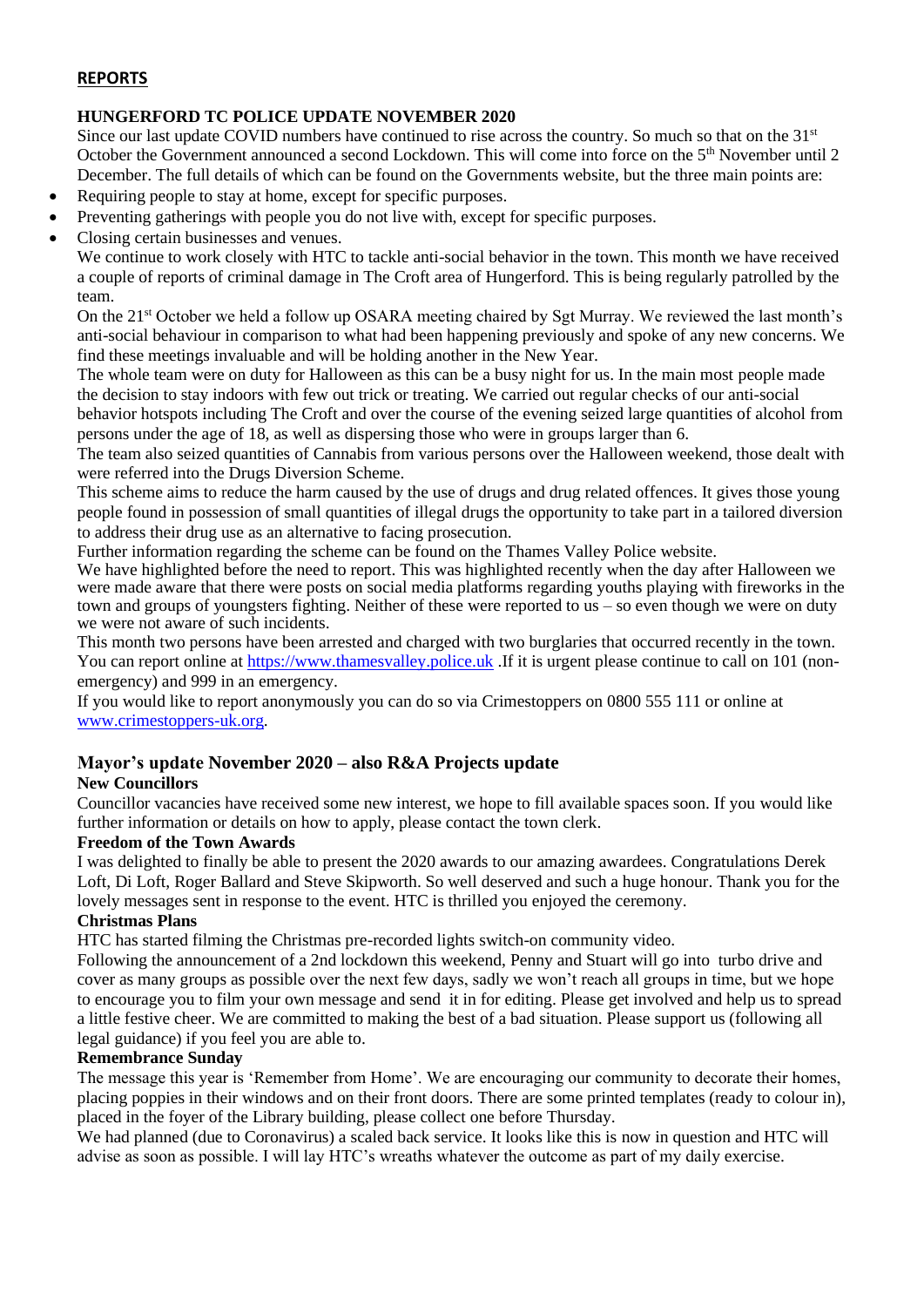I was delighted to volunteer again this year for the poppy appeal, the weather was horrendous, thank you to the staff at Tesco for taking pity on a drenched Mayor and my cousin Claire. You've been such great supporters of the Royal British Legion poppy appeal.

# **War Memorial Gardens**

The town clerk and I met with HTC's new contractors to start the much -needed revamp of the War Memorial gardens in bridge street. We've received permission from WBC to remove two dead fir trees from the river side bed, this work, alongside shrub pruning, soil improvement and general clearing will be the first phase. The second phase will look to replant empty spaces and build a raised bed to allow seasonal planting in the spring. The plan is to use Hungerford colours to create the town's crest visible from the roadside because of its raised, wedged construction.

Gardens at the entrance to the war memorial avenue in Bulpit Lane has received its first contractor visit, there is more work to be done here but, it's a great start to refreshing these much- loved community gardens. The Tragedy gardens will also be receiving a make- over in due course. We may need to find sponsorship or funding before we can achieve the replanting to the standard we would like to see in this area, sadly it appears to be a target for loitering and littering which isn't helpful.

# **Croft Field Activity Centre**

Cllr Fyfe, myself and HTC's Town Clerk met with an architect at the Croft Field to start planning the project to re-vamp this community space, using the S106 funding secured for this project last year. This was an initial meet to talk through ideas, user needs, and aspirations. Following recent committee approval to proceed to next steps, we have asked for initial plans and drawings for a selection of ideas to present to council for determination of best design. This is an exciting project for HTC and will help provide a more workable space for site hirers and established main users, we have created a working party and the project will be overseen by Cllr Fyfe and myself.

# **Lord Lieutenants SERFCA awards**

These awards were held virtually this year, it was really nice to see some familiar faces and witness the many presentations. Congratulations to all the awardees and also to the Lieutenancy office for a well organised event, I was able to watch virtually with other civic dignitaries in the area. It was nice to be invited to this online civic event and I felt like Hungerford Mayors for one of only a handful of occasions this year.

#### **Police OSARA Meeting**

Cllr Rowles, Fyfe and I met with Police Sgt Andrew Murray and his team to discuss on-going anti- social behaviour in Hungerford. There had been some positive outcomes following our last meeting, details can't be shared at this time due to on-going investigations.

We have sadly seen a rise in criminal damage and littering at HTC owned sites. Hungerford's local team has stepped up patrols and asked me to stress the importance of reporting all crime. They were sad to see reports on social media over Halloween weekend about youths congregating and fighting, the police were completely unaware until this was broadcast on social media, extra resources were available for the whole weekend and they could have attended. Please report all crime and remember this can be done anonymously on CRIMESTOPPERS Tel. 0800 555111

# **Pigeons**

Some positive progress has been made I'd like to thank the working party for their continued commitment to this project.

# **Taxi Rank**

We now have a two taxi rank bays at the station, thank you to Rob and Keith for championing this project to conclusion. Great result!

# **Report from Hungerford 2036**

# **Report to:**

Full Council meeting 2nd November 2020.

#### **Agenda Item No 8:**

Report from Hungerford 2036

#### **Current Activities**

Our consultant has completed the process of researching and creating HELAA-equivalent documentation on the additional 3 sites which were submitted to us after WBC's original HELAA exercise had been completed. We have requested that WBC review them so that we can feel confident that all available sites have effectively undergone the same evaluation.

Also working with assistance from our consultant we now have a working draft of the H2036 Site Assessments which take into account priorities derived from Hungerford resident's input. The assessments cover all of the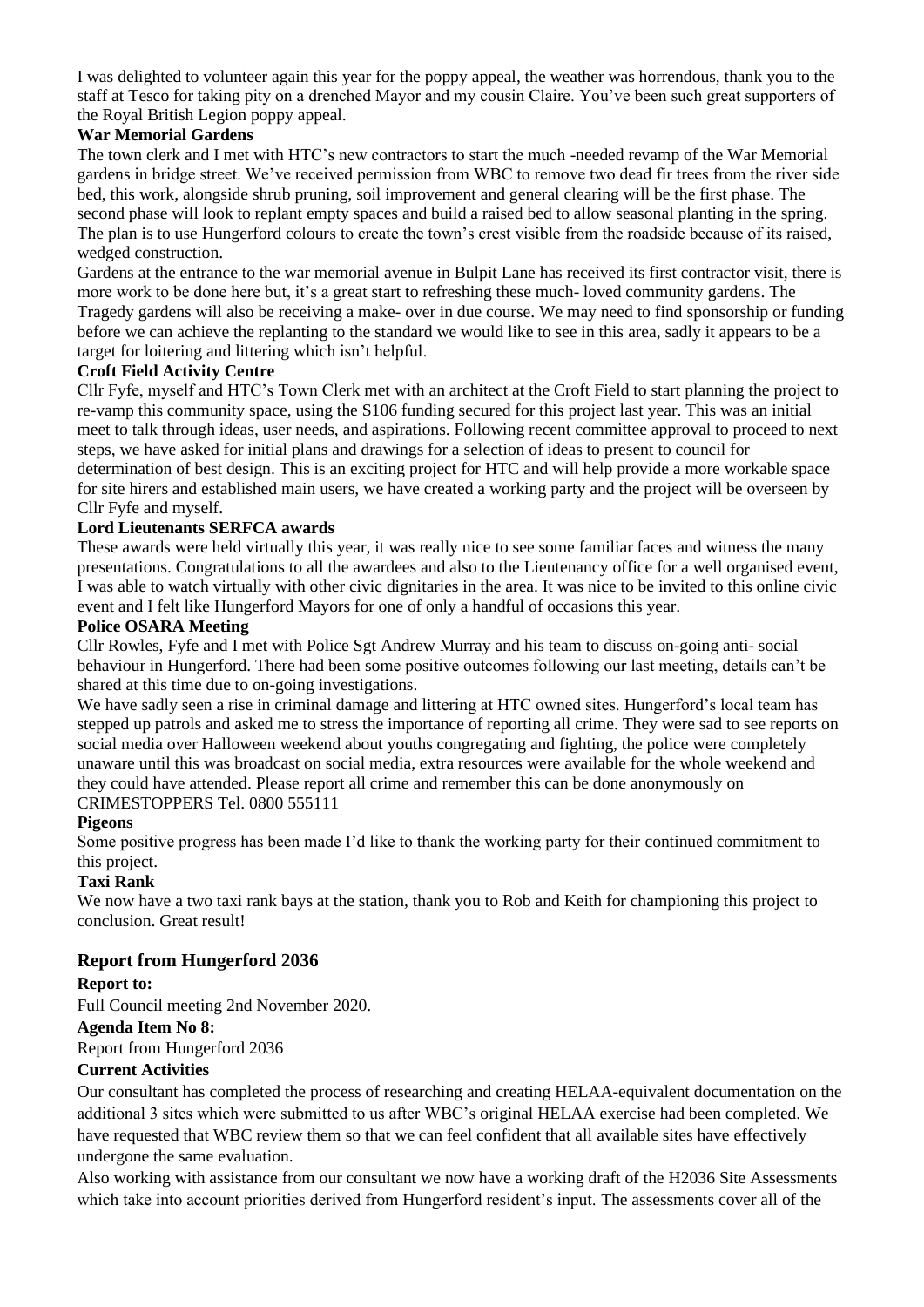HELAA sites which WBC concluded were at least in part "developable within 15 years". The H2036 site assessments will become final drafts once we have the additional 3 WBC HELAA reviews.

Once we have the WBC input we will ask individual site promoters to check our assessments for factual accuracy for their own site(s) and with that feedback we will be in a position to consult publicly on the sites and assessments..

At around the same time (starting  $11<sup>th</sup>$  December and running to February 2021) we expect to see the consultation draft WBC Local Plan which we understand will contain guidance for Neighbourhood Plan groups on the housing growth numbers for each area. This will provide the essential backdrop for the Hungerford public consultation on potential sites which we will hope to conduct early in the new year. **Signed:**John Downe, Joint Chair H2036, 29/10/2020

# **Report for Item 9 Full Council of A Virtual Meeting of the Environment and Planning Committee held on Monday 2 November 2020 Planning Applications -**

**a) 20/02006/FULMAJ**

Eddington House, Wantage Road, Eddington, Hungerford – Mr and Mrs Newman Proposed replacement fencing and new secondary entrance gates for existing access. *Cllr Simpson proposed No Objection, seconded by Cllr Crane, all in favour.*

# **b) 20/02177/HOUSE**

117 Priory Road, Hungerford – Mr and Mrs Calloway 1st floor extension over existing garage including internal alterations. *Cllr Hudson proposed No Objection, seconded by Cllr Winser, all in favour.*

# **c) 20/02239/HOUSE**

32 Priory Avenue, Hungerford – Mr and Mrs M Sith Proposed new front porch. *Cllr Simpson proposed No Objection, seconded by Cllr Knight, all in favour.* **Meeting closed at 7.26pm**

**Alistair Fyfe, E&P Chair, 2 November 2020**

# **FINANCE & GENERAL PURPOSE REPORT FOR FULL COUNCIL MEETING ON 2ND NOVEMBER 2020**

# **MONTH 7 INCOME & EXPENDITURE REPORT: OCTOBER 2020**

**101 FINANCE:**

100% of the Annual Precept has been received to date.

# **102 ADMINISTRATION:**

Net Income over Expenditure £3,637 below Budget. Salaries underbudget by £3,127; Employers NI & Income Tax phasing. Underspent Year to date by £3,832.

# **103 GRANTS & DONATIONS:**

Year to date £2,162 Council Grant Funds available.

# **104 POOL HOUSE:**

Year to date £521 below Budget due to Tenants deferred rent earlier in the year. Additional payment of £90 received this month.

# **105 CONTINGENCY:**

No Expenditure to date, £7,500 available.

# **109 HUNGERFORD 2036 PROJECT:**

No Expenditure to date. £4,879 available. Town Clerk's salary cost to be offset against this budget.

# **201 RECREATION & AMENITIES:**

Net Income over Expenditure £545 above Budget. £728 over budget on Bulpit expenses.

# **202 WAR MEMORIAL GROUND:**

£204 above Budget.

# **203 ST SAVIOURS:**

Net Income over Expenditure £1,081 above Budget. Burial Fee Income £411 above Budget. St Saviours expenditure £1,400 above budget, £850 Tree Surgery costs.

# **204 CROFT FIELD:**

Net Income over Expenditure £174 below Budget. Income up by £78 this month.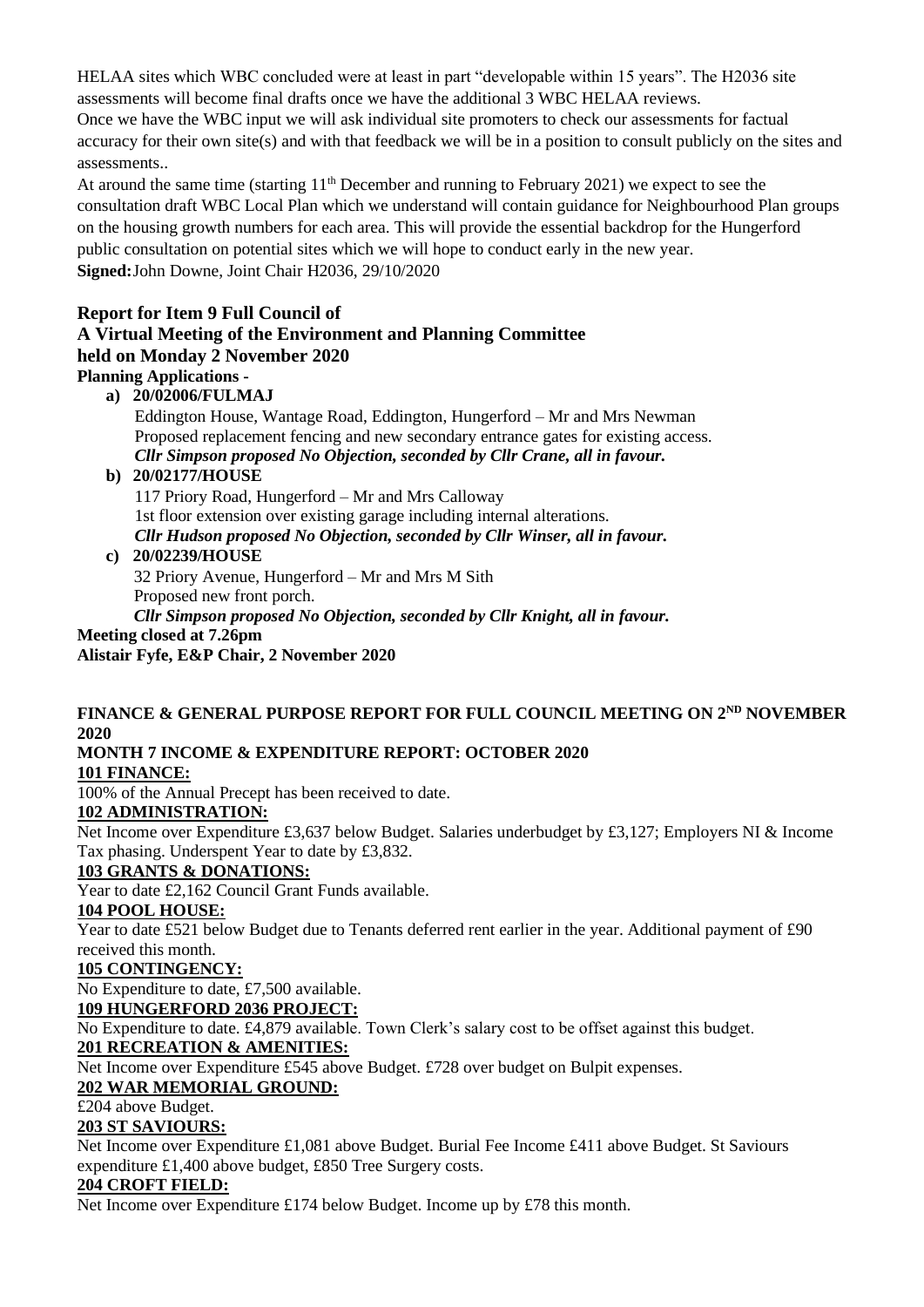# **205 LIBRARY MAINTENANCE COSTS:**

£708 above Budget, Annual Electrical Inspection Condition Report was £1,050. **206 TRIANGLE FIELD:** £413 above Budget, Year to date £439 below budget. **301 CHRISTMAS LIGHTS:** Expenditure over Budget by £675, Replacement lights. No Donations this month. **302 HIGHWAYS:** Net Income over Expenditure £342 above Budget. **303 CCTV:** No Expenditure this month. **304 TOURISM & ECONOMY:** No Expenditure this month. Month 7 Net Income over Expenditure £1,909 positive variance. Year to Date Net Income over Expenditure £21,242 positive variance.

Claire Winser, Chair of F&GP, 1st November 2020

# **Public Report to Full Council**

#### **Agenda Item No 10 (f):**

Hungerford Library & Community Trust Grant 2021

#### **Background**

The yearly application for a grant to support the Hungerford Library & Community Trust for financial year 2021-2022. Since June 18 the trust has taken over the running of the Hungerford Library building (except for the Town Council Office and the public toilets). Hungerford Town Council have now leased the building from West Berkshire Council for 99 years at peppercorn rent of £5 pa and HLCT is sub-leasing the building from HTC.

I must point out that since the Library building has been taken over by HTC four significant financial benefits have occurred as follows:

- 1) The rent for the office of £5,000pa paid by HTC to WBC (since 2009) is no longer paid.
- 2) Since 2017 WBC required an annual levy to be paid for a continuation for the library service of £1.00 per resident which would be £6,000 per annuum in the case of Hungerford. (Thatcham and Newbury Town councils pay £24,000 and £32,000 respectively) Due to the arrangements with Hungerford Library this levy has been waivered by WBC.
- 3) All HTC committee meetings have been transferred from the Town Hall building (run by Town & Manor) to the library resulting in an annual hire fee saving of approx. £2,000
- 4) The electricity and gas heating usage by the Town Council is paid by the trust. The total running costs are nearly £4000 pa for the whole building.

The takeover of the building lease by HTC means that approx £15,000 does not need to be paid to WBC. HTC does now pay for building insurance and exterior maintenance while HLCT pay for liability and contents insurance.

All other running costs and further investment for the interior of the building are now paid for by the trust. The trust fundraises and hires the building out to the community & local businesses to generate revenue for these running costs of approx. £7000 in year 2019/20 Whilst the revenue raised was increasing with regular booking established it is currently around 30% of the costs required. Since March 20 Covid 19 has had a dramatic effect on fundraising with the building being closed for 4 months (only partially opened now for a reduced library service) and ALL bookings cancelled revenue has fallen by around £5000 to date. Currently the running costs are approx £21,000 PA note that fixed costs have only fallen slightly. The hub now employs a Hub manager (now on reduced hours) who is seeking to increase fundraising and revenue opportunities and a Facilities Administrator to maintain the buildings day to day operations including health & safety and covid protection.

#### **Objective**

To secure a grant for the financial year 2021/22 of £9,000 (last year a similar £9,000 was awarded) This grant if you take into account the £15,000 benefit that HTC now enjoy means that the council still have a significant gain with this arrangement. The trust is trying to manage its affairs in a prudent manner and has plans for a series of improvements to the building to help generate additional income and to improve the building environment. The financial strength of the Trust ensures that this long-term project does not fail.